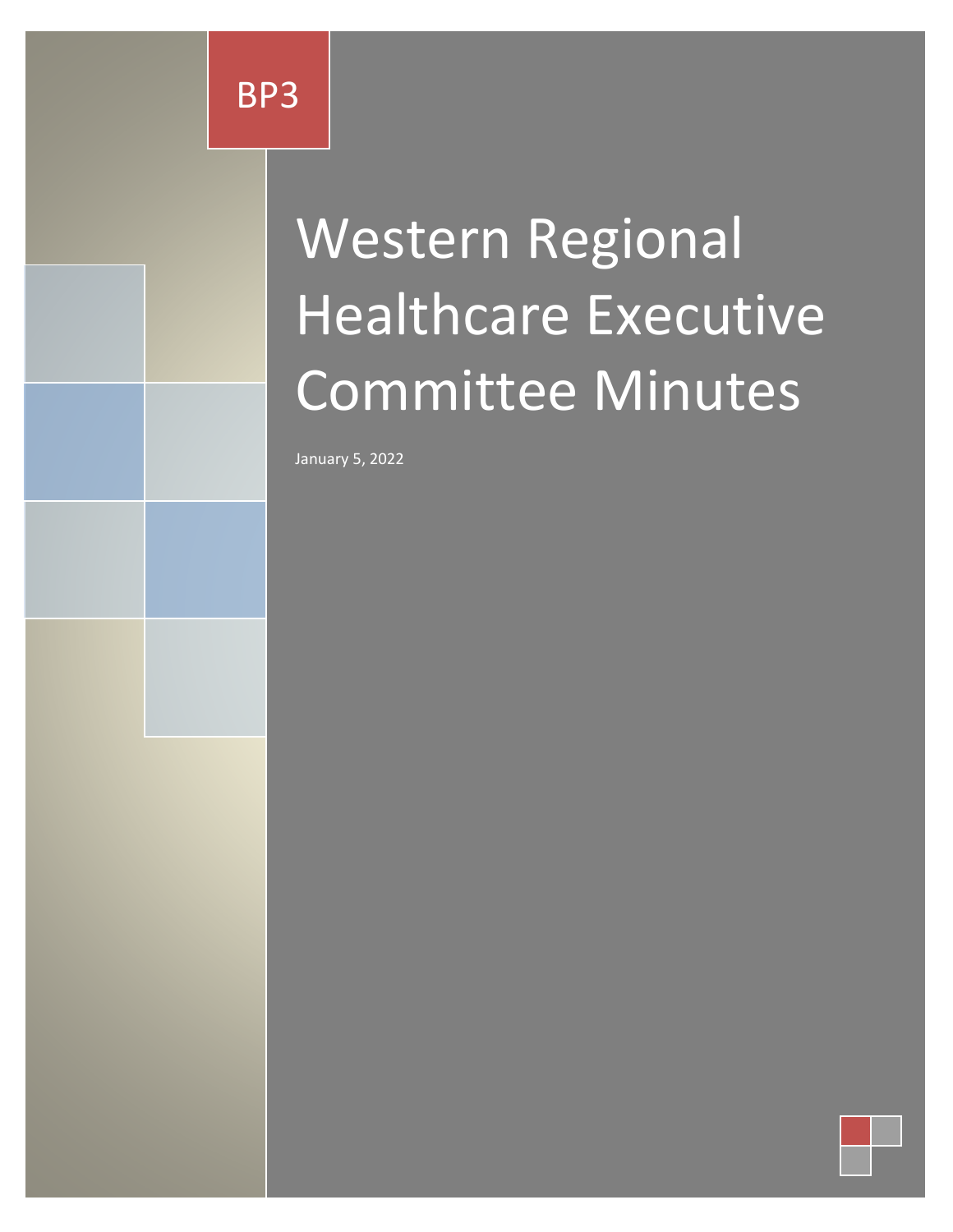### **Western Regional Healthcare Coalition Executive Committee Meeting**

**January 5, 2022 1000-1200 Zoom Call Call to order 1004**

### **Roll Call**

### **Members Present:**

- o Kelly Bilau, Brendan House
- o Tammy Matt, CSKT Public Health
- o William Torres, Marcus Daly Memorial Hospital
- o Richard Sine, Two Bear Air
- o Nick Holloway, Missoula County DES
- o Sue Hansen, Beaverhead Co PH
- o Cindee McKee, MHREF HCC Director
- o Kyrsten Brinkley, MHREF WRHCC Coordinator
- o Casey Driscoll, MHREF SRHCC Coordinator
- o Kitty Songer, MHREF CRHCC Coordinator
- o Robbie Kavon, MHREF ERHCC Coordinator
- o Audrey Walleser, MT DES Western District
- **Members Absent:**
	- o RJ Nelsen, Chair, Providence Health
	- o Jen Phillips, St. James Healthcare
	- o Luke Fortune, MT DPHHS PHEP
	- o Don McGiboney, MT DPHHS HPP
- **Guests Present:**
	- o Chelsia Elmore
		- o Chelsia introduced herself as Logan Health's Emergency Preparedness Program Manager

### Old Business

### **Meeting Minutes:**

- Meeting Minutes from October 12, 2021
	- o Motion to approve as presented by Richard Sine
	- o Second by Tammy Matt
	- o Approved unanimously
- Kyrsten Brinkley gave an update regarding Pediatric Equipment and disbursement of PPE Cache and the tiered approach that is being utilized.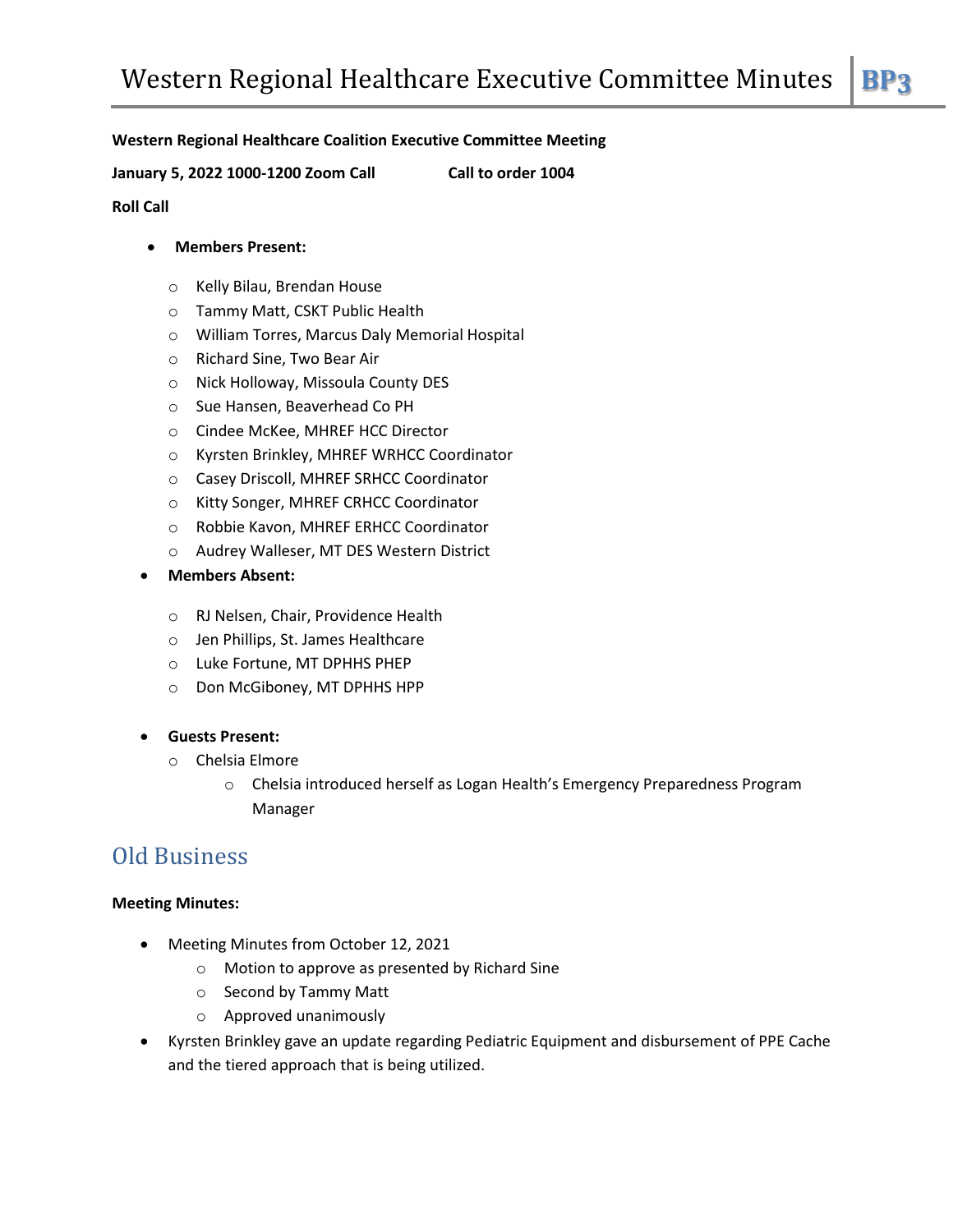### **Attendance:**

Kyrsten Brinkley presented the Executive Committee attendance tracking for this fiscal year

### **Treasury Report:**

- Kyrsten Brinkley reviewed the budgets to-date.
- HPP Budget 2021-2022
	- o \$34,500.00 remaining from the first half of the year
- COVID19 Budget Carry Over
	- o \$11,617.99 remaining in Carry Over
- HPP Carryover 2020-2021
	- $\circ$  \$17,255.22
- Brief discussions were held regarding Clinical Advisor Position, Advanced Burn Life Support, allocating funds for Burn Annex Table Top Exercise.
- Discussion held regarding carry over funds were:
	- o Nick Holloway proposed bringing in training for Family Reunification which will meet a grant deliverable.
	- o Purchasing UV lights with COVID Carryover funds
	- o Vaccination Campaign

## New Business

- Motion made by Sue Hansen for Clinical Advisor Position, 80 hours per years for a cost of \$1,550.00 per coalition.
	- o Second Nick Holloway
	- o Approved unanimously
- Motion made by Nick Holloway to approve one Advanced Burn Life Support Class with the contingency to for 1 additional class if demand is present. Cost of each class will be \$10,500.00.
	- o Second Richard Sine
	- o Approved unanimously
- Motion made by Richard Sine to support hiring a contractor to host the required Burn Table Top Exercise in the amount of \$2,500.00.
	- o Second by Nick Holloway
	- o Approved Unanimously

### **Upcoming Training & Education**

- Basic Disaster Life Support:
	- $\circ$  February, 1<sup>st</sup>, 3<sup>rd</sup>, 8<sup>th</sup> and 10th. Registration is now open.
- Advanced Disaster Life Support:
	- $\circ$  May 27<sup>th</sup> and 28<sup>th</sup> at Fairmont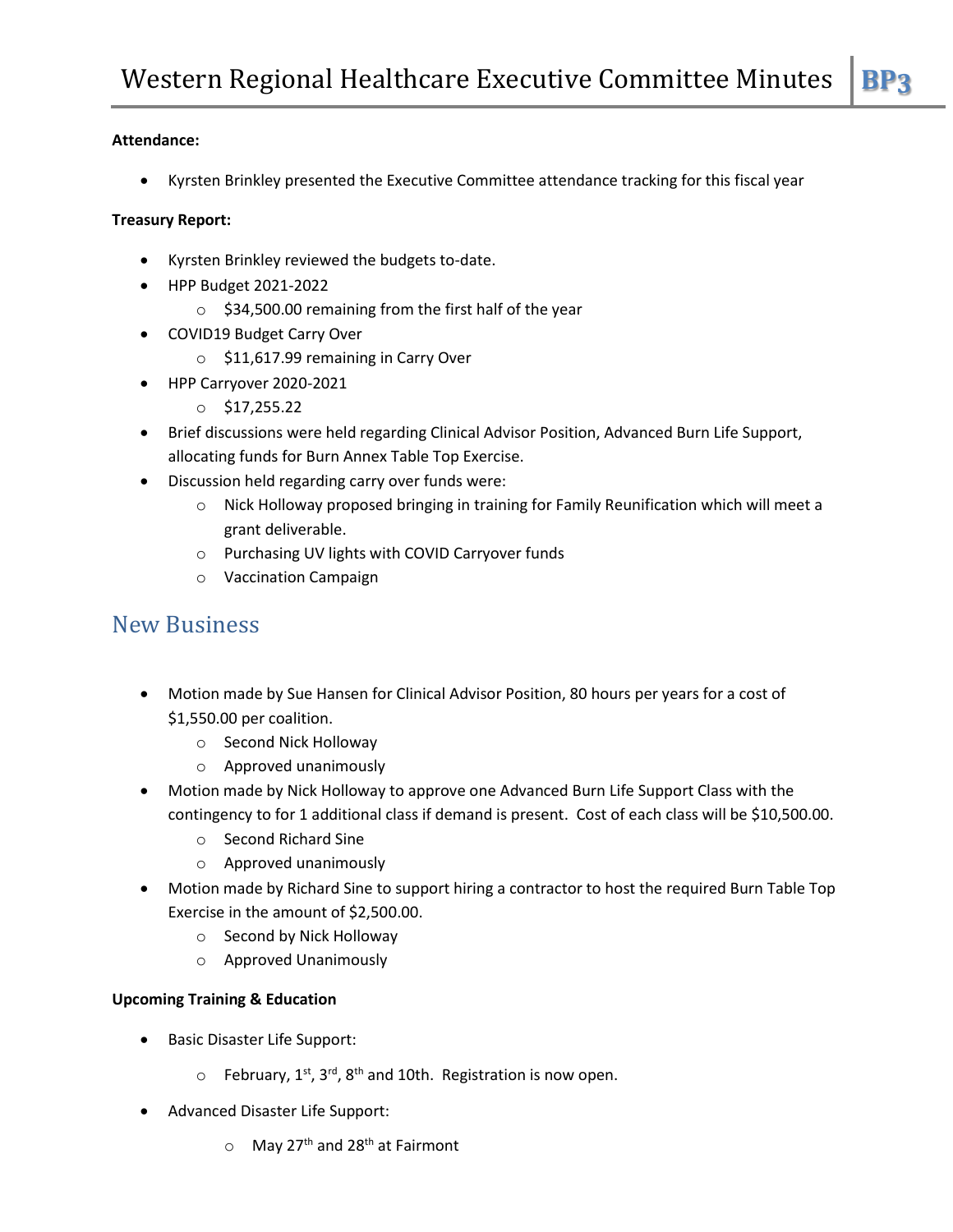MRSE (Coalition Surge Test): More information coming on this exercise

### **Coordinator Update**

### **Kyrsten Brinkley WRHCC**

- Off site next week to work on the Burn Annex, CAT, HVA, and REDCOMMS/Peds/HID exercises
- Weekly calls with other coordinators to work on deliverables, workplans, AAR/IP's
- Newsletter
- Attending LEPC, COAD/VOAD, and AFN meetings
- Granite County dam failure tabletop exercise
- Granite County Fred Burr dam failure AAR/IP
- Anaconda tabletop exercise next week
- Meetings in Billings with concerned EMS professionals regarding the status of EMS in the state

### **Kitty Songer CRHCC**

- Attended EMS meetings in Billings
- Working with Executive Committee to spend excess funds

### **Casey Driscoll SRHCC**

- Attended the NHCPC Conference in Orlando, learned a lot
- Working on a project management software program to manage grant deliverables

### **Robbie Kavon ERHCC**

- Bringing in two ABLS courses
- Looking for ways to spend excess funds

#### **Roundtable**

**Audrey Walleser (MT DES)** - Audrey reported that she is busy monitoring COVID and the information that is coming out from CDC, monitoring the snowpack and avalanche danger which is currently high right now. Starting on flood mitigation and assisting with PPE and supply chain issues. Most of the supply chain issues are coming from specific vendors.

**Dick Sine (Two-Bear Air):** Briefed on his attendance at the National Healthcare Coalition Conference in December.

**Kelly Bilau (Brendan House)**: Continue to see issues with staffing at her facility. Working on a campaign to encouraging folks to think about working at Long Term Facilities. They are opening up visitation and their frontline staff will start utilizing N95's moving forward.